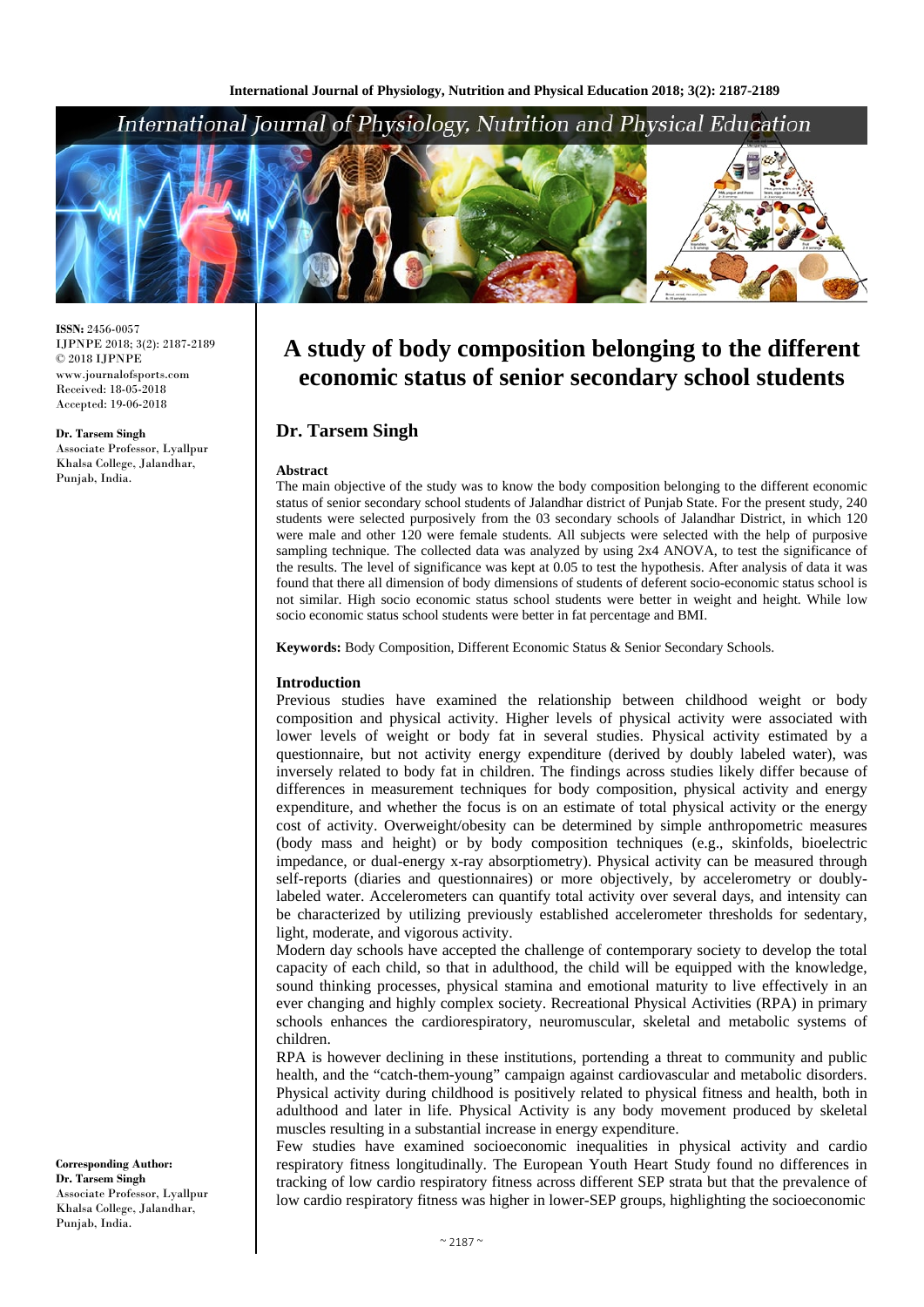International Journal of Physiology, Nutrition and Physical Education

gradient in physical activity. Although some studies have examined social mobility (i.e., changes in SEP over time) in relation to obesity risk, no published reports are known to have examined whether social mobility is associated with the tracking of physical activity and fitness from childhood into adulthood. Very little is known about the lasting contribution of childhood SEP to adult physical activity and fitness and about whether improvements in socioeconomic circumstances over time may lead to increases in physical activity and fitness.

## **Objective of the Study**

The main objective of the study was to know the body composition belonging to the different economic status of senior secondary school students of Jalandhar District of Punjab State.

## **Method of the study**

On the basis of the results of the previous studies the researcher was confident that the method adopted to collect the information was a survey study under Descriptive research.

### **Sample**

For the present study, 240 students were selected purposively from the 3 secondary schools of jalandhar District of Punjab State, in which 120 were male and other 120 were female students. All subjects were selected with the help of purposive sampling technique.

## **Criterion Measures**

The criterion measures adopted for this study the following variables of body composition,

- 1. BMI
- 2. Fat Percentage,
- 3. Height
- 4. Weight

## **Analysis of the Data**

In order to test the school boys & girls from different socioeconomic status schools. Descriptive statistics were used; further ANNOVA and POST HOC TEST were used to draw the conclusion.

| <b>Table 1:</b> Analysis of weight dimension for different socio-economic |
|---------------------------------------------------------------------------|
| status schools Body composition component                                 |

| Descriptive statistics different socio-economic status<br>schools body composition component |     |        |                   |            |  |  |  |
|----------------------------------------------------------------------------------------------|-----|--------|-------------------|------------|--|--|--|
| School type<br>weight                                                                        | N   | Mean   | Std.<br>Deviation | Std. Error |  |  |  |
| lseboy                                                                                       | 40  | 42.075 | 8.69538           | 1.37486    |  |  |  |
| mseboys                                                                                      | 40  | 46.125 | 12.13215          | 1.91826    |  |  |  |
| hseboys                                                                                      | 40  | 53.925 | 13.68583          | 2.16392    |  |  |  |
| lsegirl                                                                                      | 40  | 38.575 | 6.72495           | 1.06331    |  |  |  |
| msegirl                                                                                      | 40  | 40.25  | 6.70151           | 1.0596     |  |  |  |
| hsegirl                                                                                      | 40  | 48.00  | 8.70308           | 1.37608    |  |  |  |
| Total                                                                                        | 240 | 44.825 | 11.00564          | 0.71041    |  |  |  |

The table no I represent the descriptive statistics of weight of different socio-economic status schools body composition component there were total 240 subjects belonged to the low socio-economic status school boys & girls, middle socioeconomic status school boys & girls ,& high socio-economic status school boys & girls with mean. In weight dimension mean was  $42.07 \left(\pm 8.69\right)$ ,  $38.57 \left(\pm 6.72\right)$ ,  $46.12 \left(\pm 12.13\right)$ ,  $40.25$ 

## $(+6.70)$ , 53.92  $(+13.68)$ , 48  $(+8.70)$  respectively.

**Table 2:** ANOVA comparing weight dimension in different socioeconomic status schools body

| ANOVA comparing different socio-economic status schools |                   |     |         |               |      |  |  |  |  |
|---------------------------------------------------------|-------------------|-----|---------|---------------|------|--|--|--|--|
| body composition component                              |                   |     |         |               |      |  |  |  |  |
| Weight                                                  | Sum of Squares df |     |         | F             | Sig. |  |  |  |  |
| <b>Between</b><br>Groups                                | 6485.45           | 5   | 1297.09 | $13.512$ .000 |      |  |  |  |  |
| Within Groups                                           | 22463.2           | 234 | 95.997  |               |      |  |  |  |  |
| Total                                                   | 28948.65          | 239 |         |               |      |  |  |  |  |

Table no II represent that comparison weight dimension between the different socio-economic statues school for weight calculated F value is 13.512 with degree of freedom 5. Which shows statistically significant different at 0.05 significant level .this indicate that different economic status school wise significant different in weight dimension of body composition component.

**Table 3:** Analysis of height dimension for different socio-economic status schools Body composition component

| Descriptives statistics different socio-economic status schools |     |          |                |            |  |  |  |  |
|-----------------------------------------------------------------|-----|----------|----------------|------------|--|--|--|--|
| body composition component                                      |     |          |                |            |  |  |  |  |
| School type                                                     | N   | Mean     | Std. Deviation | Std. Error |  |  |  |  |
| Height                                                          |     |          |                |            |  |  |  |  |
| lseboy                                                          | 40  | 158.6    | 9.12815        | 1.44329    |  |  |  |  |
| mseboys                                                         | 40  | 161.2    | 7.61645        | 1.20427    |  |  |  |  |
| hseboys                                                         | 40  | 162.75   | 10.26757       | 1.62345    |  |  |  |  |
| lsegirl                                                         | 40  | 149.55   | 6.68312        | 1.05669    |  |  |  |  |
| msegirl                                                         | 40  | 152.45   | 5.57904        | 0.88212    |  |  |  |  |
| hsegirl                                                         | 40  | 154.125  | 6.04338        | 0.95554    |  |  |  |  |
| Total                                                           | 240 | 156.4458 | 9.01865        | 0.58215    |  |  |  |  |

The table no III represent the descriptive statistics of height of different socio-economic status schools body composition component there were total 240 subjects belonged to the low socio-economic status school boys & girls, middle socioeconomic status school boys & girls ,& high socio-economic status school boys & girls with mean. In height dimension mean was  $158.6(\pm 9.12)$ ,  $149.55(\pm 6.68)$ ,  $161.20(\pm 7.61)$ ,  $152.45(\pm 5.57), 162.75(\pm 10.26), 154.12(\pm 6.04)$  respectively,

### **Conclusion**

The observations of the survey data, within limitation of the present study, the following conclusions were drawn:-

- It was found that there was significant difference in weight dimension of body composition among the students of deferent economic status school.
- It was found that there was significant deference in height dimension of body composition among the students of deferent economic status school.
- It was found that there was significant difference in fat percentage dimension of body composition among the students of deferent economic status school.

### **References**

- 1. Biddle S, Sallis JF, abd cavil N. (eds). Young and active? Young people and health enhancing physical activity. Evidence and implications. London, health education authority, 1998.
- 2. Earle r, Baechle T. Essential of personal traning. Canada.human kinetics, 2003, 232-233.
- 3. Heward VH. advansed fitness assessment and exercise prescriptions, 4th ed. Champaign, IL; human kinetics,